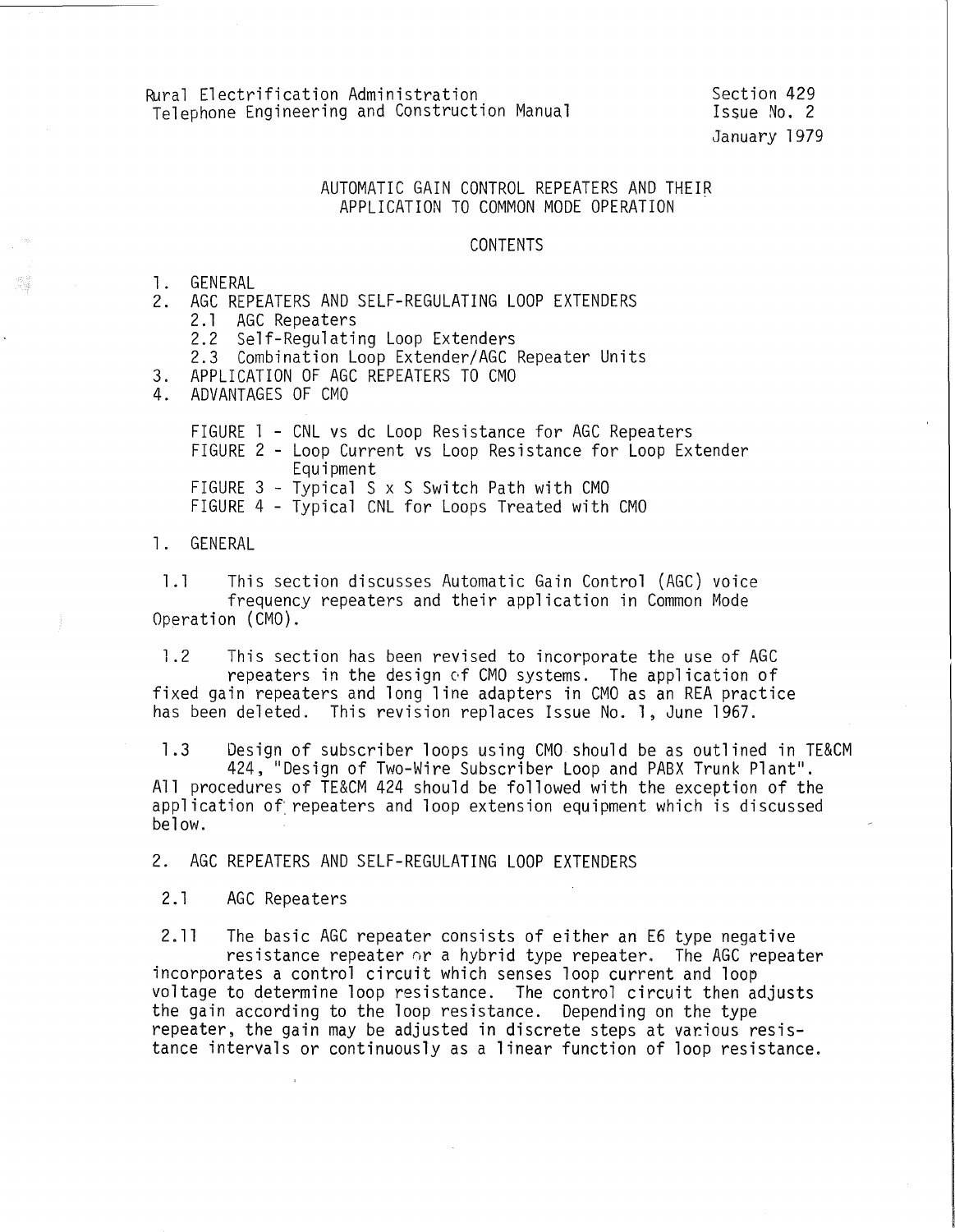Continuous AGC repeaters begin to insert gain near 1100 ohms. Stepped gain repeaters generally insert their first gain step between 1300 and 1600 ohms. The resistance point where the first gain step is inserted depends on the number of gain steps peculiar to the repeater. Insertion gain may vary from 0 to 10dB as a function of the control circuit and the loop resistance.

2.12 Any AGC repeater suitable for use in CMO will maintain a 1000 Hz Circuit Net Loss (CNL) of approximately 3 to 8 dB for any loaded circuit up to 3000 ohms. The range of the CNL for loops treated with AGC repeaters depends on the number of gain steps that the particular repeater has. A three gain step repeater, with one step at unity gain (0 dB), provides the minimum acceptable steps for CMO use.

2.13 Step AGC Repeaters: Step AGC repeaters will create contrasts in CNL between subscriber loops at the switching points. The severity of the contrast will depend on the number of steps that a given AGC repeater has. The 3-step AGC repeater, although adequate for any CMO application, will create the greatest contrast for CNL between subscriber loops. Contrasts between subscriber loops will also occur when loaded loops with the same resistance have different end section lengths. (End sections are discussed in TE&CM 424.) Figure l illustrates the possible contrasts in CNL for each load point with end sections up to 12 kf (3.66 km) long. As can be seen from Figure l, as much as 2 dB of contrast is possible for a given loop resistance as a result of different end section lengths. For example, a D66 loaded loop with 6 load sections and 2.25 kf (.69 km) end section has a dc resistance of about 1400 ohms and a CNL of about 6 dB. However, a 1400 ohm loop with only 4 load points and a 12 kf (3.66 km) end section has a CNL of about 8 dB. When a loop is treated with a 3-step AGC repeater as much as another 4 dB of contrast between subscribers is possible within the switching interval. One additional gain step will reduce the switching contrast to 2 dB from 4 dB.

2.14 Continuous AGC Repeaters: The continuous AGC repeater will provide a more uniform CNL than stepped gain repeaters for all loaded subscriber loops up to about 3000 ohms. Contrasts between subscriber loops will occur when loaded loops with the same loop resistance have different end section lengths as explained in paragraph 2.13 above. Figure l illustrates the CNL contrasts as a result of different end section lengths when treated with a continuous AGC repeater. End sections notwithstanding, the continuous AGC repeater should provide a CNL of approximately 4 to 6 dB for loaded circuits out to 3000 ohms.

2.15 Any AGC repeater in the REA "List of Materials" will automatically adjust its gain to meet the CNL objectives of TE&CM 424. However, these objectives impose constraints on the use of fixed gain repeaters. Because of the limitations of the fixed gain repeater the AGC repeater can be a more effective loop treatment tool.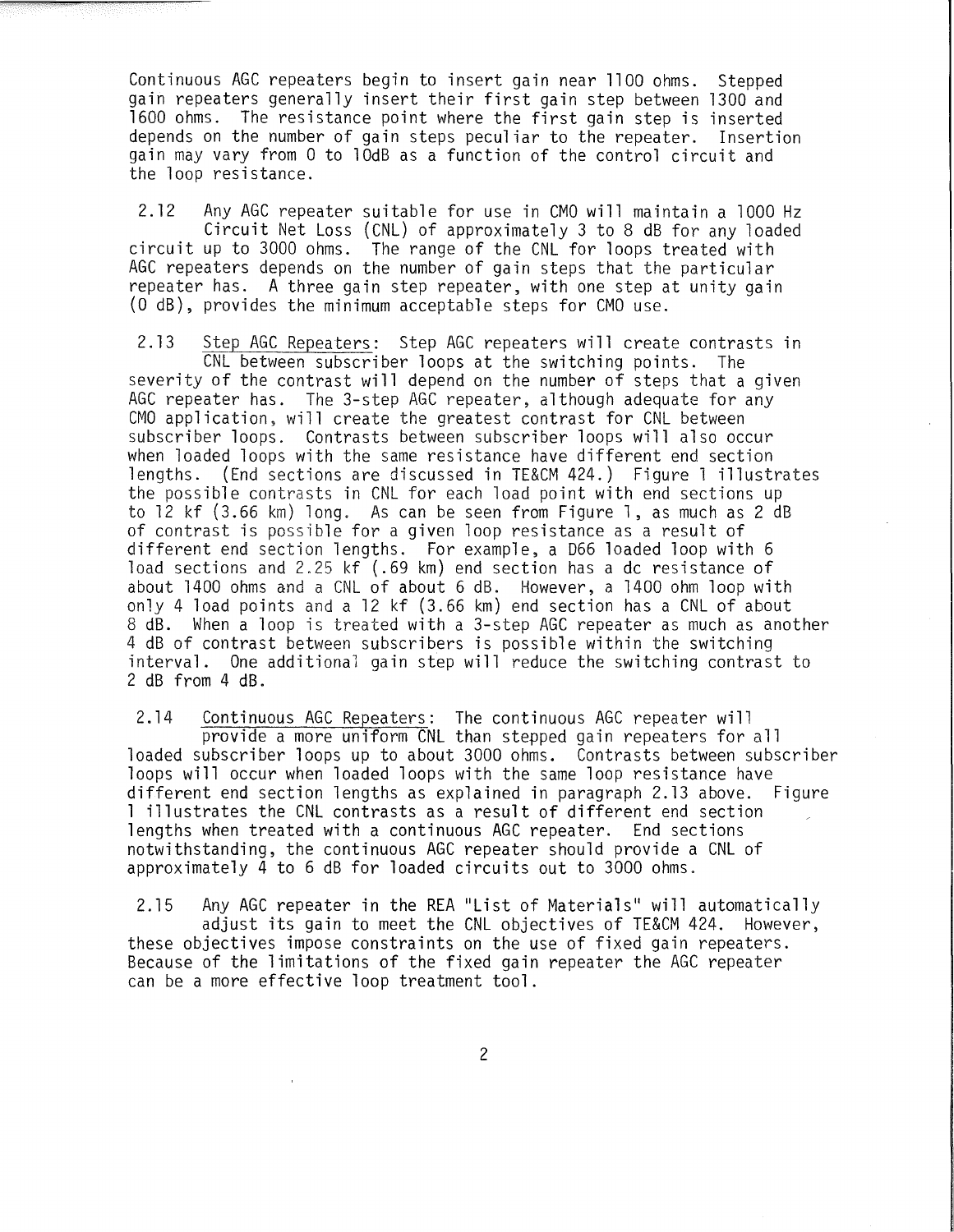Some advantages of AGC repeaters over fixed gain repeaters are as follows:

- (a) No engineering required for installation
	- (1) No loop calculations required<br>(2) No consideration has to be gi
	- No consideration has to be given to end section **lengths**
	- (3) No consideration has to be given to temperature correction
	- (4) Loop resistance variations will not affect stability.
- (b) Administration and record keeping will be reduced
	- (1) No zoning or special categories will be required for treated loops less than 3000 ohms
	- (2) Treated loops may be interchanged without changing the numbering scheme
- (c) All treated loops will have more uniform CNL's
- 2.2 Self-Regulating Loop Extenders

2.21 The loop extender regulates loop current to extend the central office signaling limit out to 4500 ohms including terminal resistance. This limit is dependent on the central office battery being at float voltage (51.6 volts). A minimum of 20 ma of de loop current will be supplied for the longest loop.

2.22 The loop extender may provide a boost voltage regulated by the loop current or a constant current regulated by loop current. Dependent on the manufacturer and cost, the loop extender may provide pulse correction and inhibit boost voltage during dialing. All selfregulating loop extenders currently on the REA List of Materials inhibit boost voltage during idle periods to conserve battery power. Figure 2 illustrates loop current vs loop resistance for lines treated with various loop extenders.

2.3 Combination Loop Extender/AGC Repeater Units

2.31 The AGC repeater and loop extender may be mated to form a single unit which provides a complete line treatment package. The repeater may be an integral part of the loop extender or a stand-alone plug on module. There are definite space saving advantages to using combination units. Both the repeater and loop extender occupy the same slot in the card cell, thereby, requiring half the space of individual units.

3. APPLICATION OF AGC REPEATERS IN CMO

3.1 The\main objective of CMO is to promote the use of fine guage cable by reducing the costs of loop treatment. A most effective

3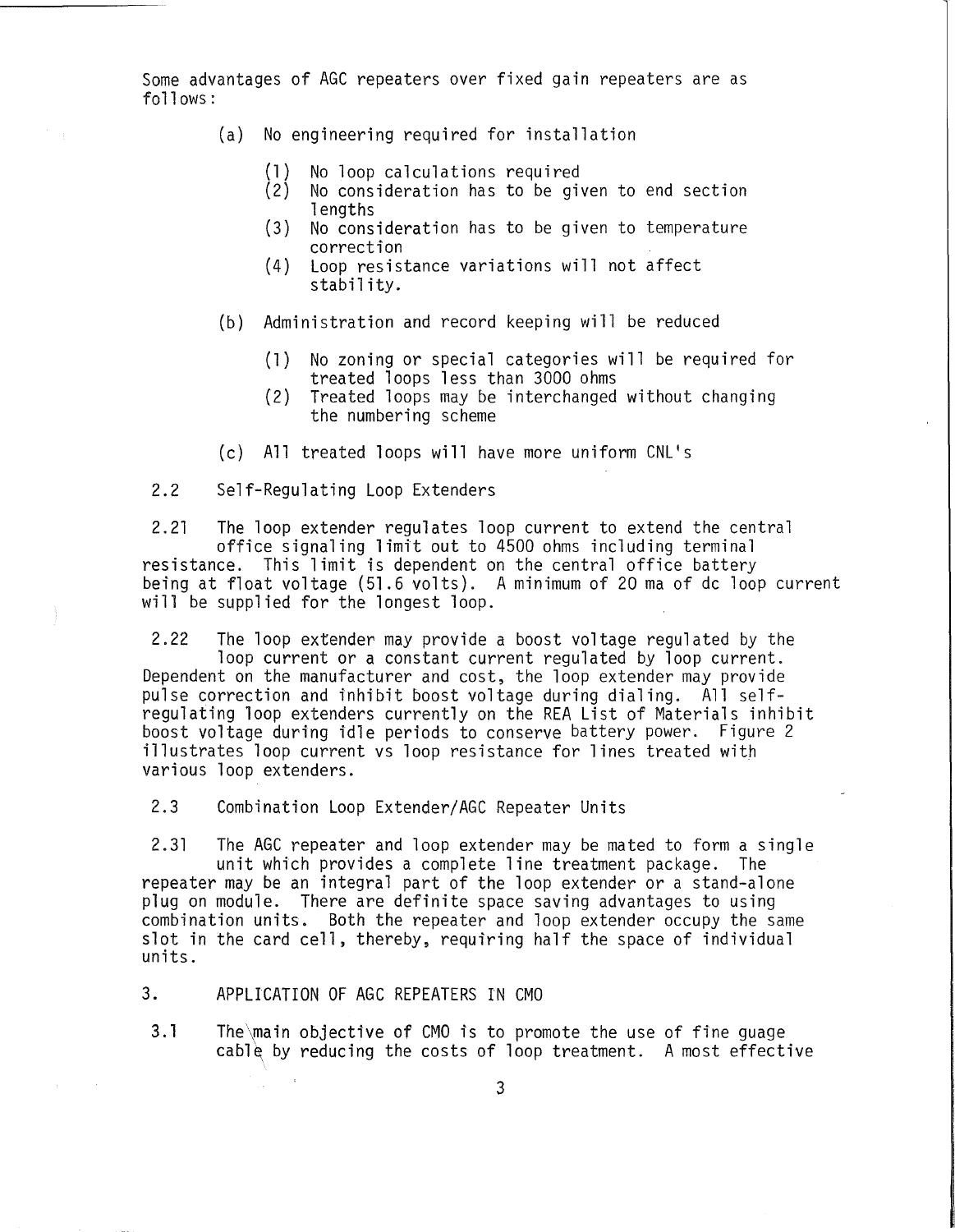means to reduce loop costs is to share equipment with a number of subscriber loops. This sharing is accomplished by placing the loop treatment equipment within the switching path. Loop treatment equipment consists of AGC repeaters and loop extension equipment, normally as combination units. Figure 3 illustrates the placement of the loop treatment equipment within S x S switching equipment. Fixed gain repeaters and fixed boost long line adapters should no longer be used for CMO in new installations. TE&CM 331, "Application of Common Mode Operation to Central Office Equipment" discusses the mechanics and central office aspects of applying loop treatment equipment within the switching equipment. TE&CM 332, "Guide for Utilization of Central Office Loop Extenders" discusses the application of loop extenders.

3.2 Use of AGC repeaters and self-regulating loop extenders allows great flexibility in designing systems with CMO. The limiting factor in CMO design is economics not the operating characteristics of the CMO equipment. However, there may be some problems in applying CMO to all loops as pointed out in paragraph 3.4. A possible application of CMO might be the treatment of all loaded loops as illustrated in Figure 4.

3.3 For loops beyond 3000 ohms the preferred treatment is with carrier derived circuits as discussed in TE&CM 230, "General Principles of Serving Area Value Engineering", and its companion publications. For those physical circuits beyong 3000 ohms treated with CMO equipment, a field mounted fixed gain repeater may be required. The field mounted repeater set for 4 dB of gain should be applied for the following conditions:

|     | Max Gain<br>CMO Repeater | Loop Greater Than |
|-----|--------------------------|-------------------|
|     | 6.5 dB                   | 3000 Ohms         |
| 8.  | dB.                      | 3400 Ohms         |
| ח ד | dR                       | 3600 Ohms         |

3.4 All subscriber loops may be treated on a CMO basis. However, treating all circuits on a CMO basis will require additional planning and engineering time. As seen in Figures 1 and 3, the AGC repeater and loop extender provide minimum gain and boost voltage for loops less than 1000 ohms. Therefore, all loops should normally be able to be treated with CMO with no adverse effects. However, there may be some problem areas as listed below.

3.41 Loop extenders may cause bell tap during dialing when treating loops with straight line ringers. All loops treated on a CMO basis should use bridged 20 Hz ringers. Bell tap may be avoided by using a loop extender which inhibits boost voltage during dialing.<br>Ringers are discussed in TE&CM 212.

3.42 Loop extenders may cause misdialing when treating nonloaded loops with multiple extension ringers. By multiple extension ringers, we mean more than two ringers per subscriber on single-party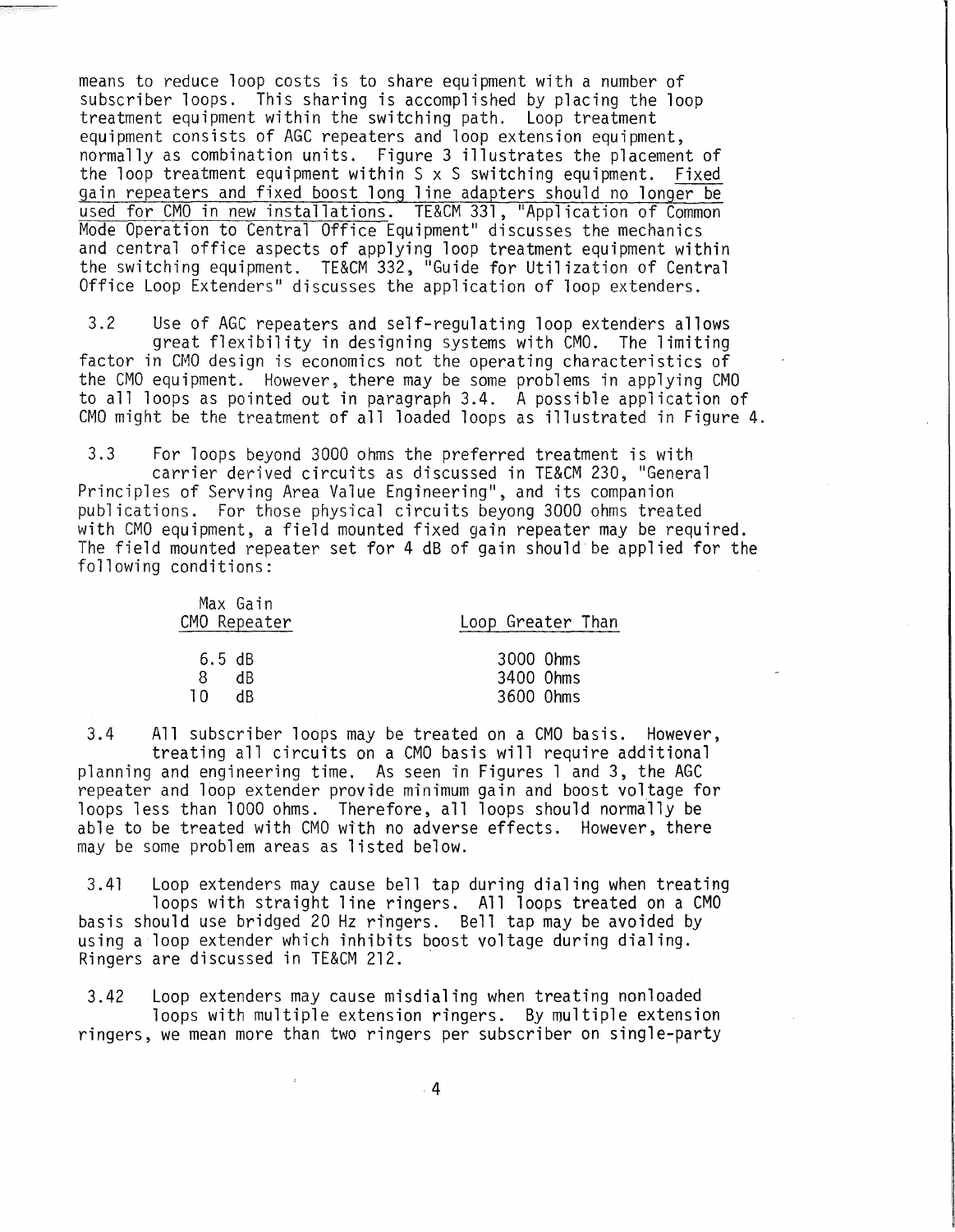or multi-party lines. Should a subscriber require more than two extension ringers, dial pulse distortion may be avoided by the application of a ring-up relay.

Ring-up relays are discussed in TE&CM 212. Dial pulse distortion problems may also be avoided by using a loop extender with pulse correction.

3.43 If the loop extender applies boost voltage during its idle state, lines using single channel carrier may require an adapter pad at the subscriber terminal to reduce the battery charging current to normal. No loop extender/AGC repeater combination units and no self-regulating loop extender equipment currently on the REA List of Materials applies boost voltage during the idle state.

3.44 AGC repeaters will most likely become unstable when interfacing<br>with intercept circuits, connector routine test circuits, and test and busy verification (both by operator and wire chiefs test set) circuits in S x S offices. Should these circuits exist in any system treated with CMO, they should be brought to the attention of the repeater manufacturer. Different manufacturers may have different solutions to prevent the repeater from singing.

3.5 Loop treatment with some digital Class 5 offices may have to be on a per line basis.

4. ADVANTAGES OF CMO

4.1 With the advent of the AGC repeater and the self-regulating loop extender, CMO is no longer relegated to long loops (1700 ohms or<br>greater). The ability to treat a wide variety of loops, and with proper planning to treat all loops, has made CMO a very attractive alternative \_<br>to loop treatment on a per line basis. Flexibility will depend on the number of lines treated. With only a portion of the lines treated, more attention is required for assignments, recording keeping and some number changes.

4.2 All of the advantages of the AGC repeater discussed in Paragraph 2.15 apply to CMO. Some additional advantages of CMO over per line treatment are as follows:

- (a) Reduction in loop treatment cost because CMO equipment is shared.
- (b) All loops out to 3000 ohms may be treated equally.

(c) Reduction in maintenance over per line treatment.

5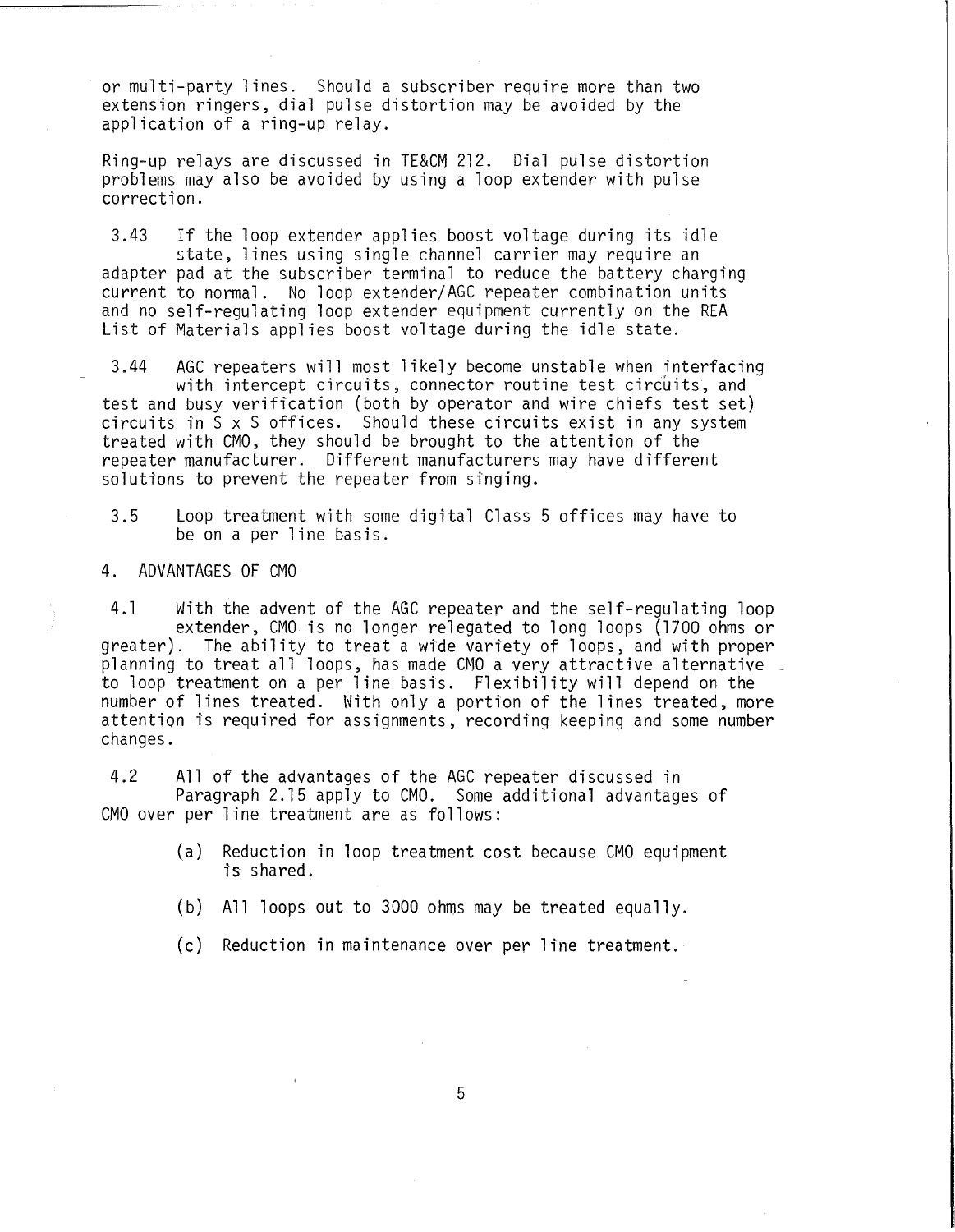

DC Loop Resistance





FIGURE 1 CNL vs DC Loop Resistance for AGC Repeaters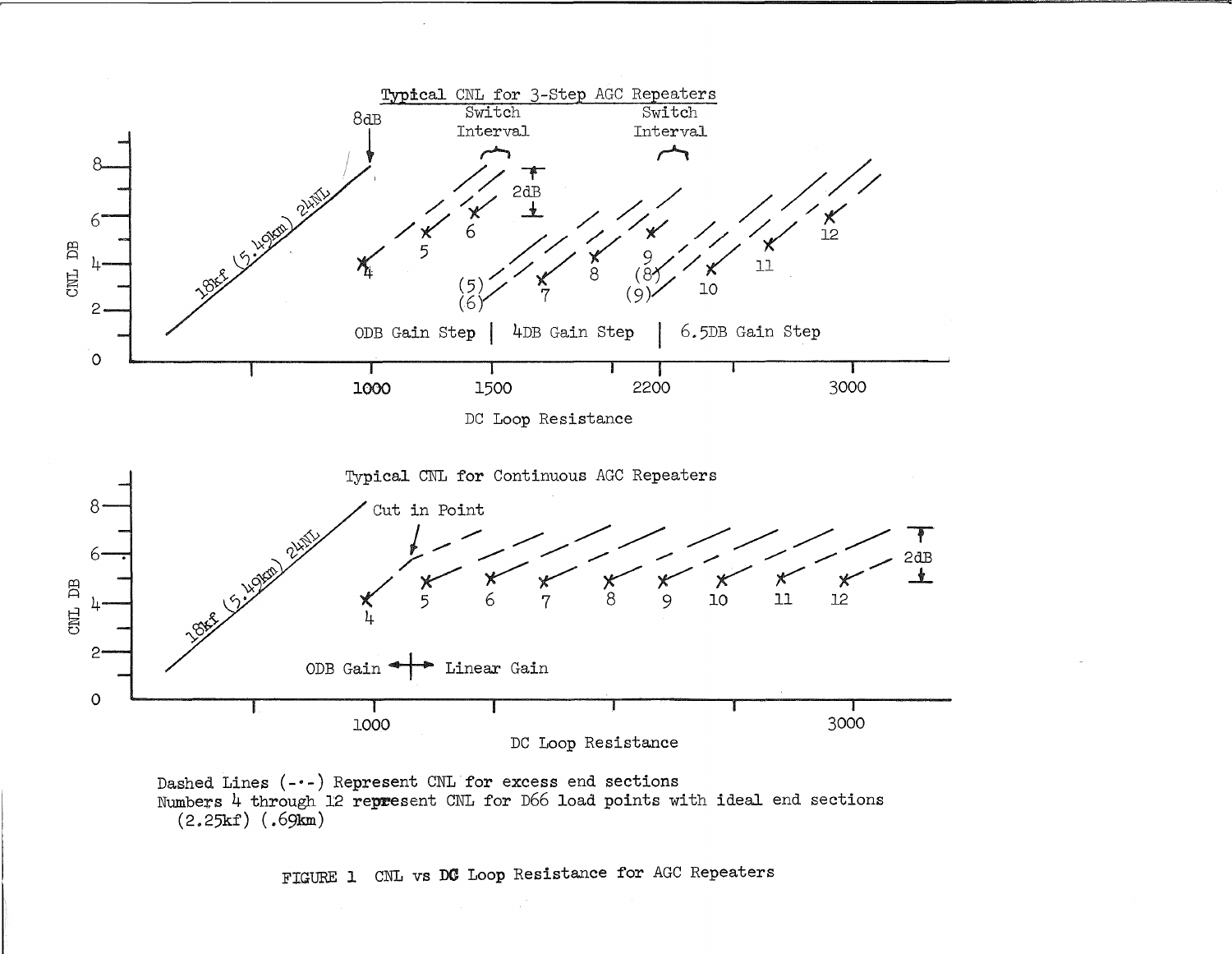

FIGURE 2 Loop Current vs Loop Resistance for Loop Extender Equipment



FIGURE 3 Typical S **x** S Switch Path With CMO